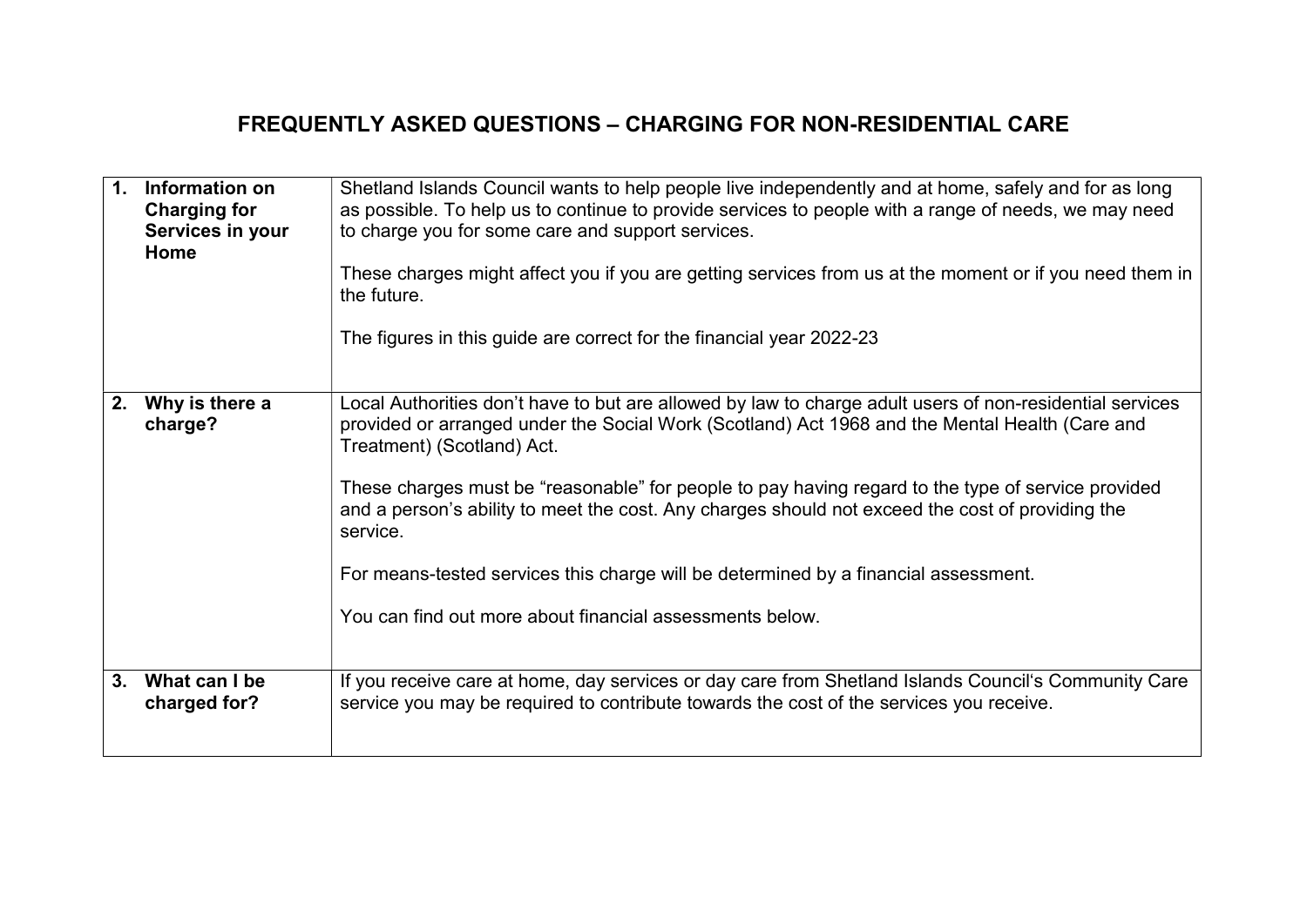| Will all services be<br>4. | Not all services provided to support people are subject to charges. The following services are free and                                                                                                                                                                                                                                                                                                                                                                                                                                                                                                                                                                                                                                             |  |  |  |
|----------------------------|-----------------------------------------------------------------------------------------------------------------------------------------------------------------------------------------------------------------------------------------------------------------------------------------------------------------------------------------------------------------------------------------------------------------------------------------------------------------------------------------------------------------------------------------------------------------------------------------------------------------------------------------------------------------------------------------------------------------------------------------------------|--|--|--|
| charged for?               | are <b>NOT</b> subject to a charge:                                                                                                                                                                                                                                                                                                                                                                                                                                                                                                                                                                                                                                                                                                                 |  |  |  |
|                            | <b>Criminal Justice Social Work Services</b><br>$\bullet$<br><b>Information and Advice</b><br>$\bullet$<br><b>Needs Assessment</b><br>$\bullet$<br><b>Care Management</b><br>$\bullet$<br><b>Personal Care</b><br>○ Dressing, Personal Hygiene, Nutrition<br>Meal preparation<br>$\circ$<br>○ Assistance with Bath / Shower / Toiletry Needs<br>$\circ$ Laundry – only where the customer is unable to use their machine or suffers from<br>incontinence. Where the person is incontinent -<br>The consequential making and changing of the customer's bed<br>Caring for the customer's skin to ensure that it is not adversely affected<br>ii.<br>Visits to GP, hospital etc. This is only provided where no family, friends or voluntary services |  |  |  |
|                            | are available to assist.<br>New, intermediate or additional Home Care services for 42 days on discharge from hospital<br>(services in place pre-admission to any hospital stay and continuing after discharge will be<br>chargeable)                                                                                                                                                                                                                                                                                                                                                                                                                                                                                                                |  |  |  |
|                            | The following services are chargeable on the result of a financial assessment:                                                                                                                                                                                                                                                                                                                                                                                                                                                                                                                                                                                                                                                                      |  |  |  |
|                            | Housing Support - available to individuals who require input and advice to maintain their home /<br>$\bullet$<br>tenancies and can include some enablement, support with finances, assistance to link into other<br>services etc.<br>Day Care (including Supported Vocational Activity at Eric Gray Resource Centre)<br>$\bullet$                                                                                                                                                                                                                                                                                                                                                                                                                   |  |  |  |
|                            | <b>Social Activities</b><br>$\bullet$<br><b>Domestic Support</b><br>$\bullet$<br>Laundry<br>$\bullet$                                                                                                                                                                                                                                                                                                                                                                                                                                                                                                                                                                                                                                               |  |  |  |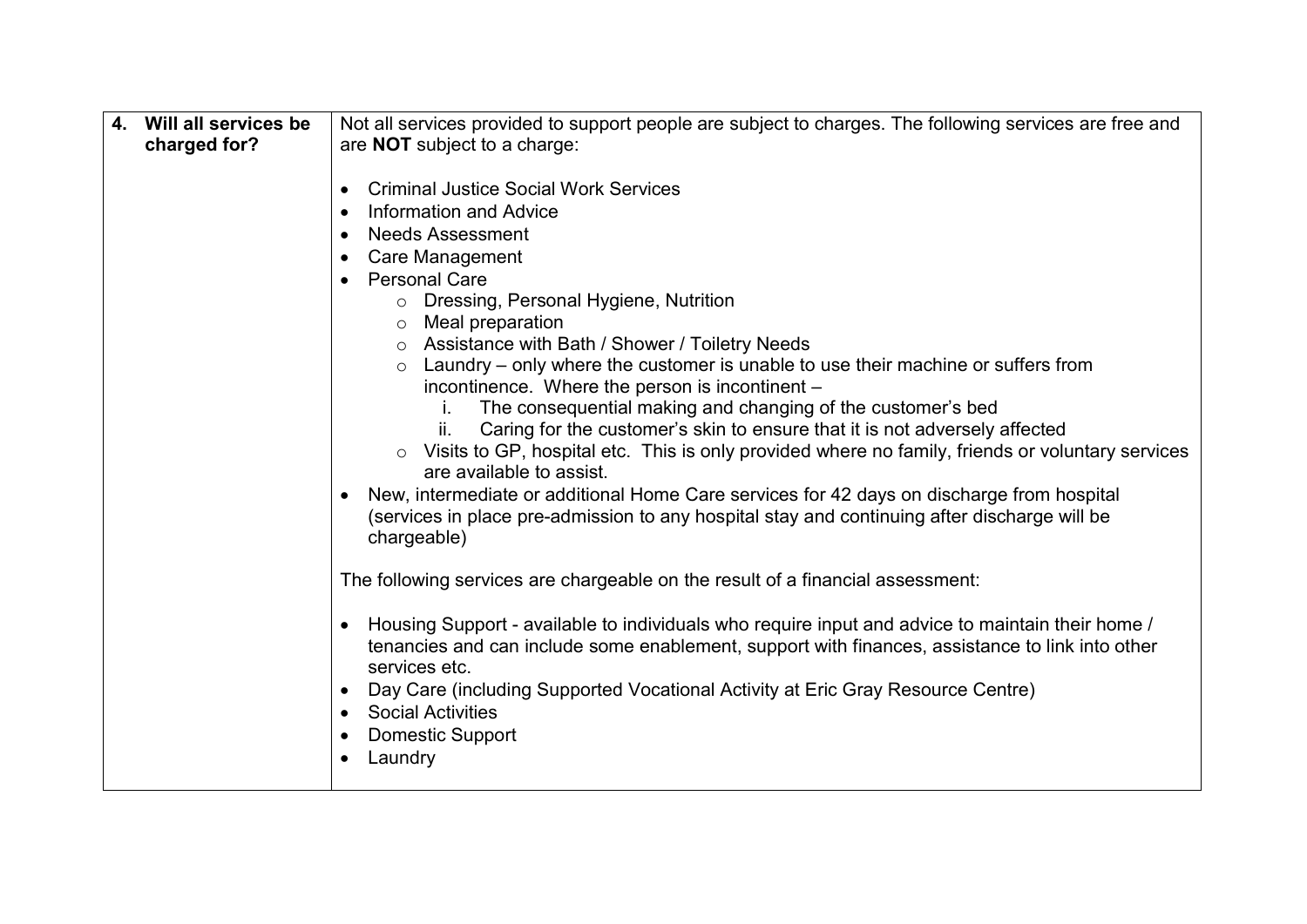|                        | The following services have a set (fixed rate) charge and will be charged in addition to any other                                                                                                                                                                                                                                                                                                                                                         |         |  |  |
|------------------------|------------------------------------------------------------------------------------------------------------------------------------------------------------------------------------------------------------------------------------------------------------------------------------------------------------------------------------------------------------------------------------------------------------------------------------------------------------|---------|--|--|
|                        | chargeable services provided:                                                                                                                                                                                                                                                                                                                                                                                                                              |         |  |  |
|                        | <b>Community Alarm</b>                                                                                                                                                                                                                                                                                                                                                                                                                                     |         |  |  |
|                        | Day Care meals                                                                                                                                                                                                                                                                                                                                                                                                                                             |         |  |  |
|                        | <b>Meals on Wheels</b>                                                                                                                                                                                                                                                                                                                                                                                                                                     |         |  |  |
| 5. Who is exempt from  | The following people cannot be charged for care services (Excluding Meals on Wheels, Day Care                                                                                                                                                                                                                                                                                                                                                              |         |  |  |
| being asked to         | Meals and Community Alarm):                                                                                                                                                                                                                                                                                                                                                                                                                                |         |  |  |
| pay?                   | People who are terminally ill                                                                                                                                                                                                                                                                                                                                                                                                                              |         |  |  |
|                        | People with a mental illness who are subject to a Compulsory Treatment Order                                                                                                                                                                                                                                                                                                                                                                               |         |  |  |
| 6. Who will be asked   | For all other users of non-residential services there is a level of weekly income below which someone                                                                                                                                                                                                                                                                                                                                                      |         |  |  |
| to pay?                | cannot be asked to pay care charges. These are known as Charging Thresholds and are:                                                                                                                                                                                                                                                                                                                                                                       |         |  |  |
|                        |                                                                                                                                                                                                                                                                                                                                                                                                                                                            |         |  |  |
|                        |                                                                                                                                                                                                                                                                                                                                                                                                                                                            | 2022/23 |  |  |
|                        | Single person under pension qualifying age                                                                                                                                                                                                                                                                                                                                                                                                                 | £142    |  |  |
|                        | Couple under pension qualifying age                                                                                                                                                                                                                                                                                                                                                                                                                        | £216    |  |  |
|                        | Single person over pension qualifying age                                                                                                                                                                                                                                                                                                                                                                                                                  | £229    |  |  |
|                        | £349<br>Couples over pension qualifying age                                                                                                                                                                                                                                                                                                                                                                                                                |         |  |  |
|                        | If your assessable weekly income is less than your charging threshold figure you should not be charged<br>for a financially assessed service.<br>If your assessable weekly income is more than your charging threshold figure you may be charged for<br>a service.<br>70% of the difference between a person's (or a couple's) assessed income and the charging threshold<br>will be the maximum charge for the chargeable services detailed in section 4. |         |  |  |
| 7. How will charges be | The services you receive will always be based on your needs and the charge for financially assessed                                                                                                                                                                                                                                                                                                                                                        |         |  |  |
| calculated?            | services will be based on your ability to pay.                                                                                                                                                                                                                                                                                                                                                                                                             |         |  |  |
|                        | When we assess your income to see how much you can pay, this is known as a financial assessment.                                                                                                                                                                                                                                                                                                                                                           |         |  |  |
|                        | A financial assessment will be carried out if you receive a chargeable service.                                                                                                                                                                                                                                                                                                                                                                            |         |  |  |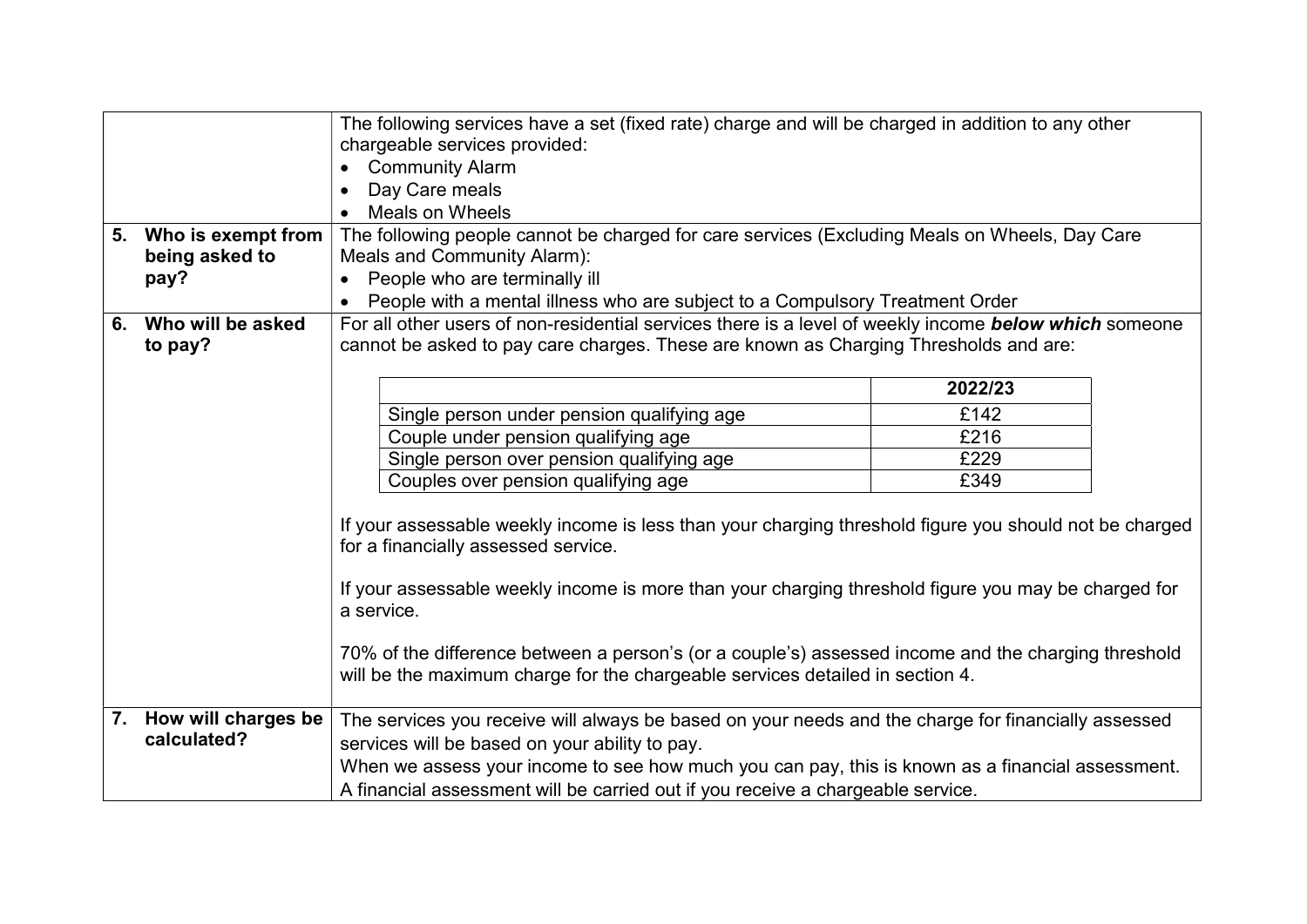| 8.             | <b>What happens</b><br>during a financial               | You will be sent an Application for Financial Assistance form to complete and return to the council.                                                                                                                                                                                                                                                                                                                                                                                                                                                                                                                                                                                                                                            |
|----------------|---------------------------------------------------------|-------------------------------------------------------------------------------------------------------------------------------------------------------------------------------------------------------------------------------------------------------------------------------------------------------------------------------------------------------------------------------------------------------------------------------------------------------------------------------------------------------------------------------------------------------------------------------------------------------------------------------------------------------------------------------------------------------------------------------------------------|
|                | assessment?                                             | If you need help to complete the form and have no family member or friend who can assist, please ask<br>your usual care / support worker to arrange a visit from a member of the Community Health and Social<br>Care Team to help with your Application for Financial Assistance form.                                                                                                                                                                                                                                                                                                                                                                                                                                                          |
|                |                                                         | The Community Health and Social Care Team member will need to see proof of all income and capital<br>held.                                                                                                                                                                                                                                                                                                                                                                                                                                                                                                                                                                                                                                      |
|                |                                                         | You should therefore have available any Pension or Benefit statements, and bank or savings books<br>relating to your financial affairs.                                                                                                                                                                                                                                                                                                                                                                                                                                                                                                                                                                                                         |
| 9 <sub>1</sub> | <b>What information</b><br>must I provide?              | It will help you complete the form to have the following information to hand;                                                                                                                                                                                                                                                                                                                                                                                                                                                                                                                                                                                                                                                                   |
|                |                                                         | Income - DWP notification letter and bank statement showing details of retirement pension,<br>$\bullet$<br>income support, DLA (care and mobility), attendance allowance, wages, etc.<br>Relevant outgoings - rent book or statements, Council Tax payments, mortgage statements,<br>details of housing costs etc.<br>Capital - bank statements, savings passbooks, ISA or share certificates.<br>Where there is documentary evidence of Pension Credit / Income Support the weekly amount<br>of payment is required.<br>Information regarding Attendance Allowance, PIP and DLA are always required as these<br>benefits are paid in respect of care needs and can meet the charges applied. They can also<br>lead to further claims / awards. |
|                | 10. What if I refuse to<br>provide this<br>information? | If you do not wish to give the Community Care Service financial information for the assessment, you will<br>be charged the full cost of providing the service. This may mean that you are charged and required to<br>pay more than you would have done had you completed the Application for Financial Assistance form.                                                                                                                                                                                                                                                                                                                                                                                                                         |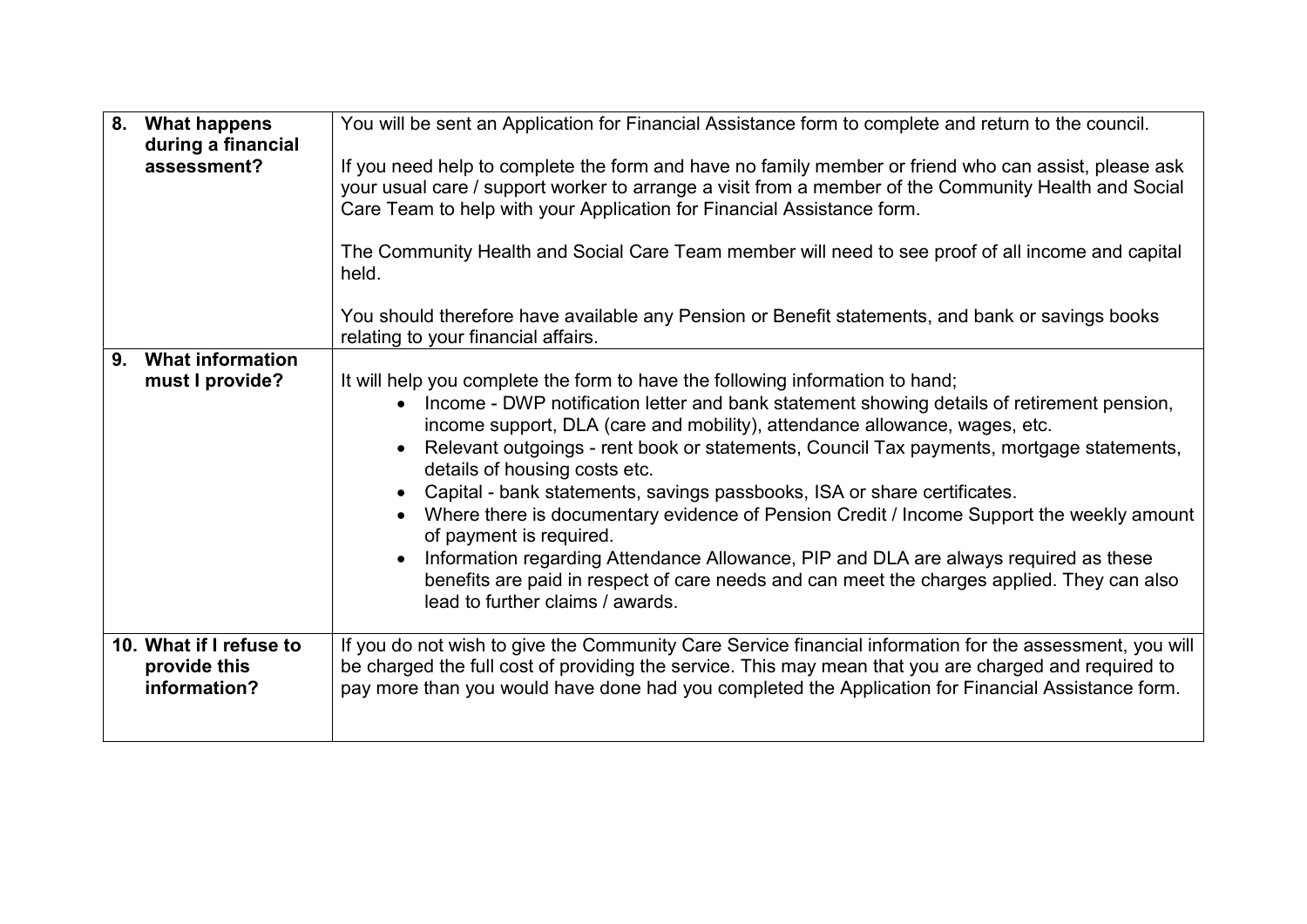| We will consider income from all sources and will take account of net earnings and all social security                                                                                                             |  |  |  |
|--------------------------------------------------------------------------------------------------------------------------------------------------------------------------------------------------------------------|--|--|--|
| benefits with the exception of:                                                                                                                                                                                    |  |  |  |
| Mobility component of the Disability Living Allowance/Personal Independence Payment.<br>$\bullet$                                                                                                                  |  |  |  |
| Higher Rate Care Component of Disabled Living Allowance - if the customer does not receive a<br>night time service, Middle Rate will be taken into account                                                         |  |  |  |
| Higher Rate Care Component of Attendance Allowance if the customer does not receive a night<br>time service, Lower Rate will be taken into account                                                                 |  |  |  |
| All benefits paid for or on behalf of dependent children e.g. Child benefit<br>$\bullet$                                                                                                                           |  |  |  |
| Disability payment in respect of child                                                                                                                                                                             |  |  |  |
| War Pension                                                                                                                                                                                                        |  |  |  |
|                                                                                                                                                                                                                    |  |  |  |
| Earnings:<br>Where a supported person or their partner is in receipt of earned income, when assessing income, we                                                                                                   |  |  |  |
| will only take account of net earnings. In addition, we will apply a minimum earnings disregard of £20.                                                                                                            |  |  |  |
|                                                                                                                                                                                                                    |  |  |  |
| Compensation payments:                                                                                                                                                                                             |  |  |  |
| Where a person is in receipt of a compensation award, we will establish the breakdown of any<br>payments and consider whether some elements should be included when assessing a supported                          |  |  |  |
| person's ability to pay a charge.                                                                                                                                                                                  |  |  |  |
|                                                                                                                                                                                                                    |  |  |  |
| All rent payments made after application of housing benefit by people living in rented<br>$\bullet$<br>accommodation when calculating their available income.                                                      |  |  |  |
| All capital and interest payments made by owner-occupiers towards mortgages on their primary<br>residence (usual residence where a person owns more than one property) when calculating their<br>available income. |  |  |  |
| The agreed lodging allowance for people who reside at home with their parent/s which has been<br>$\bullet$<br>set at £59.54 per week for the purposes of this policy.                                              |  |  |  |
| A property maintenance allowance of £59.54 per week for homeowners with savings under<br>£10,000 to enable them to maintain their property.                                                                        |  |  |  |
| Payments made by owner occupiers and tenants for council tax, water, sewerage and household                                                                                                                        |  |  |  |
| insurance.                                                                                                                                                                                                         |  |  |  |
|                                                                                                                                                                                                                    |  |  |  |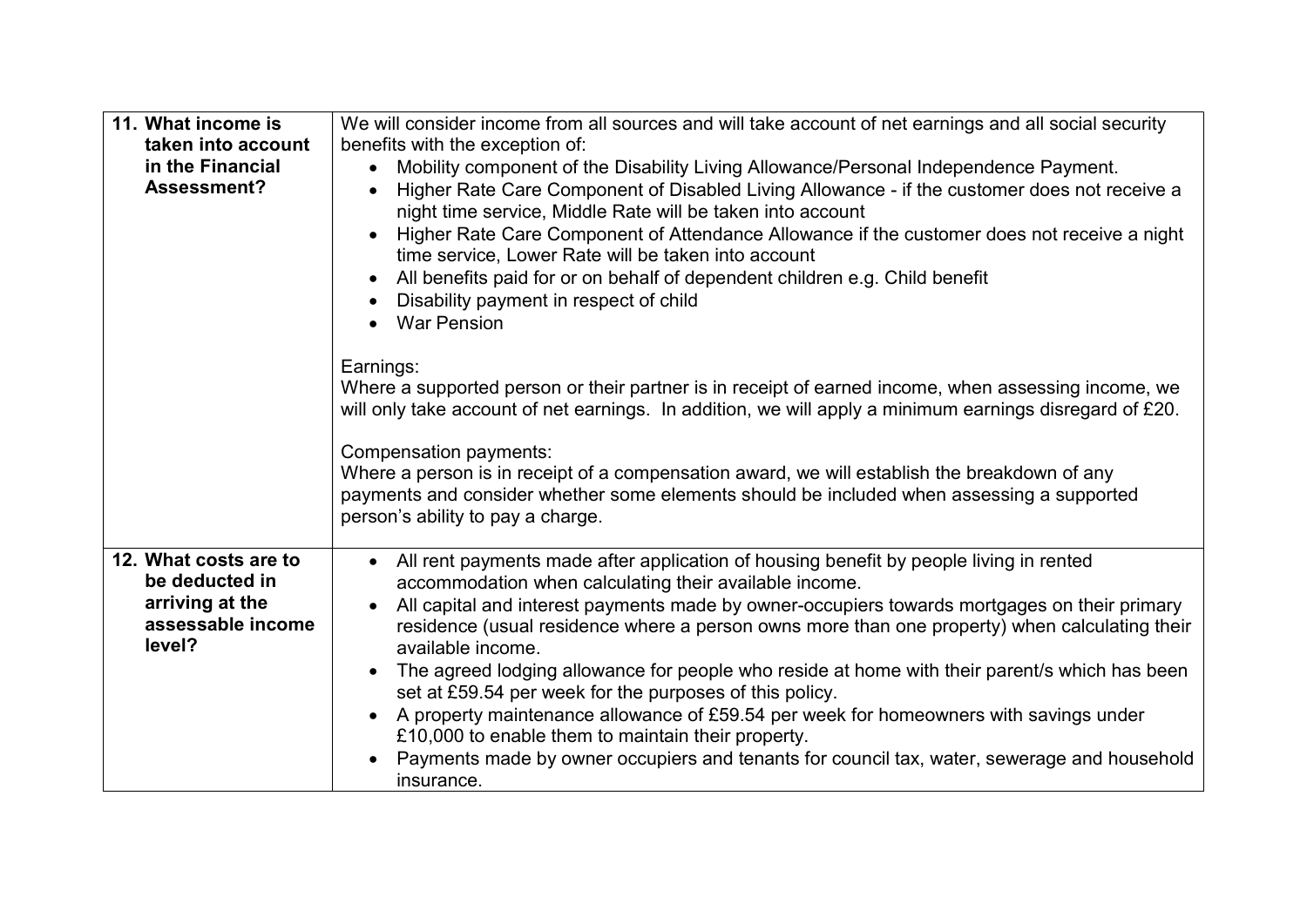| 13. Will my partner's<br>information be<br>included in the<br>financial<br>assessment? | Where one member of a couple receives non-residential services then only the income and capital of<br>the person receiving care services will be taken into account for the purpose of the Community Care<br>financial assessment. Where both members of a couple receive non-residential services, all income<br>and capital will be taken into account for the purpose of the Community Care financial assessment.<br>Any charge for support will be based on each individual's needs and circumstances.<br>For example, if one member of the couple has support with personal care this will be provided free of<br>charge, any other additional non-personal care and support tasks provided will be subject to charge<br>based on the financial self assessment. |
|----------------------------------------------------------------------------------------|-----------------------------------------------------------------------------------------------------------------------------------------------------------------------------------------------------------------------------------------------------------------------------------------------------------------------------------------------------------------------------------------------------------------------------------------------------------------------------------------------------------------------------------------------------------------------------------------------------------------------------------------------------------------------------------------------------------------------------------------------------------------------|
| 14. I have children; will<br>that affect my<br>financial<br>assessment?                | Any income from all benefits paid for, or on behalf of, a dependent child will not be counted as income<br>for the purposes of the financial assessment.                                                                                                                                                                                                                                                                                                                                                                                                                                                                                                                                                                                                              |
| 15. Will my savings be<br>taken into account?                                          | We will take into account available capital such as savings held in a bank, building society, post office<br>or other savings account, bonds, stocks and shares, value of PEPs, ISAs, etc. The value of a<br>supported person's home is not taken into account for the purposes of this policy.<br>We will disregard capital below £10,000.                                                                                                                                                                                                                                                                                                                                                                                                                           |
| 16. How will my capital<br>be calculated?                                              | £1 per £500 of capital above £10,000 will be counted as a source of income for the purposes of this<br>policy. This is known as your Capital Tariff.                                                                                                                                                                                                                                                                                                                                                                                                                                                                                                                                                                                                                  |
| 17. Will the capital<br>value of my house<br>be taken into<br>account?                 | No, the capital value of your house will not be taken into account for the purpose of a financial<br>assessment for provision of care and support to you when you live in your own home. There are<br>different rules for people who go into residential care on a permanent basis.                                                                                                                                                                                                                                                                                                                                                                                                                                                                                   |
| 18. What happens if<br>someone's finances<br>are managed by<br>another person?         | If someone's finances are managed by another person, the person responsible will be asked to<br>complete the financial assessment form.                                                                                                                                                                                                                                                                                                                                                                                                                                                                                                                                                                                                                               |
| 19. Can I get a full<br>benefit check at the<br>same time?                             | The council is unable to provide a full benefits check, we would direct you to Shetland Citizens Advice<br>Bureau, who will be able to assist.                                                                                                                                                                                                                                                                                                                                                                                                                                                                                                                                                                                                                        |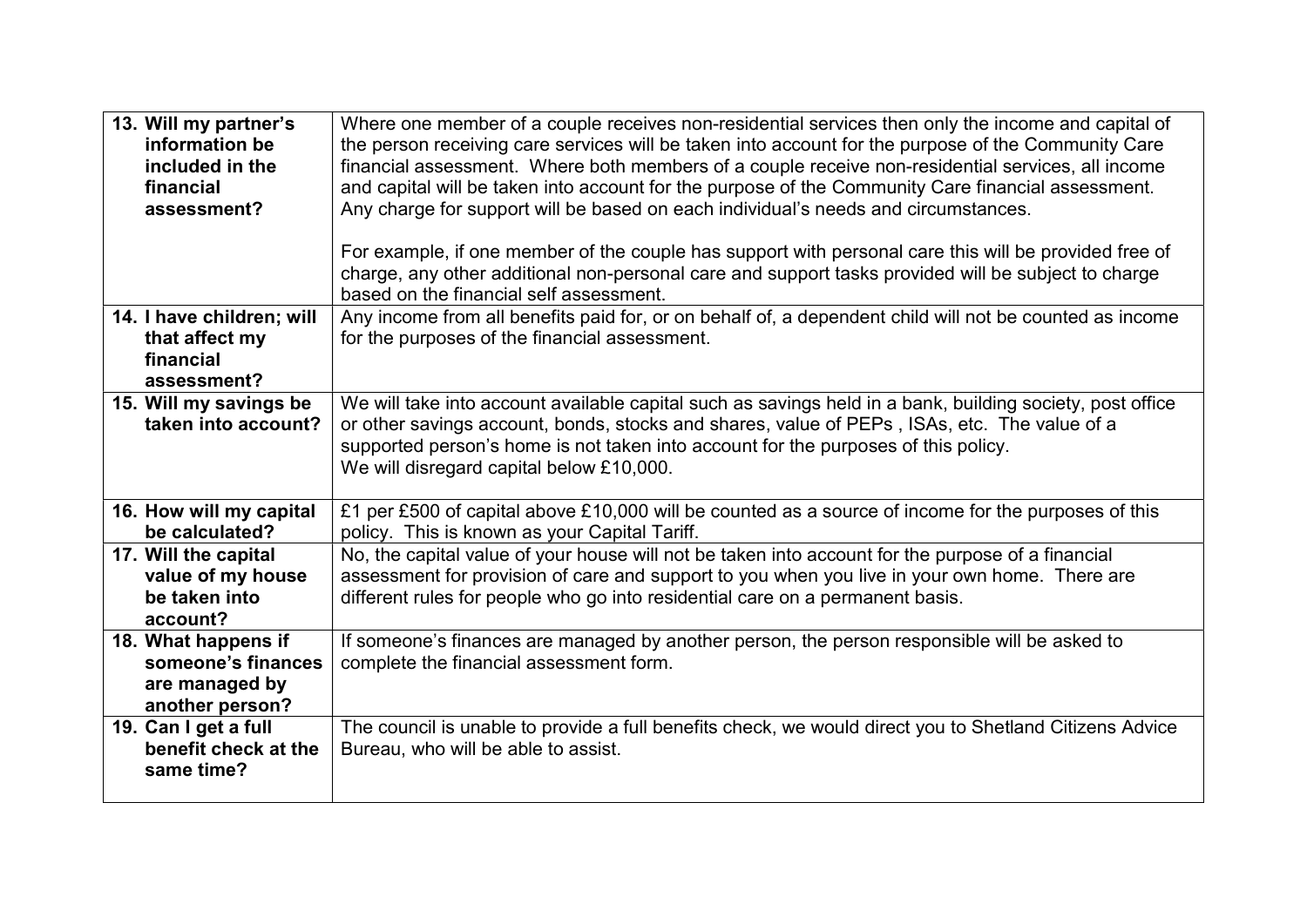| 20. Do I have to tell you | You should let your care co-ordinator know as soon as possible and you may need to complete a            |  |  |
|---------------------------|----------------------------------------------------------------------------------------------------------|--|--|
| if my income or           | Notification Of Changes form.                                                                            |  |  |
| savings change?           |                                                                                                          |  |  |
| 21. Do I have to pay if   | You will not be charged if you are in hospital as a result of an emergency admission.                    |  |  |
| no care or support        | If you are admitted to hospital as a planned admission we ask that you give a minimum of 24<br>$\bullet$ |  |  |
| service is provided       | hours' notice to Community Care letting us know the period that you will not require services.           |  |  |
| because I am in           | If you go on holiday, or your circumstances change which means you don't need support, you<br>$\bullet$  |  |  |
| hospital or on            | will not be charged as long as you give a minimum of 24 hours' notice.                                   |  |  |
| holiday?                  | If you are temporarily admitted to a Care Home, you may be required to meet any cost for                 |  |  |
|                           | residential services pending financial assessments. You will not be liable for any non-residential       |  |  |
|                           | assessed charges whilst in a care home.                                                                  |  |  |
| 22. Will I be charged for |                                                                                                          |  |  |
| the full hour if only     | You will be charged up to the nearest 15-minute block of care or support.                                |  |  |
| part of an hour of        |                                                                                                          |  |  |
| care or support is        |                                                                                                          |  |  |
| given?                    |                                                                                                          |  |  |
| 23. If I need more than   |                                                                                                          |  |  |
| one home carer will       | No, the rate of charges is the same whether you require one or two carers.                               |  |  |
| I be charged for          |                                                                                                          |  |  |
| both?                     |                                                                                                          |  |  |
| 24. What happens if I     | Shetland Islands Council will pursue all assessed charges not paid by people assessed as being able      |  |  |
| can afford to pay         | to pay, through the Corporate Council Debt Recovery procedure.                                           |  |  |
| but do not?               | The Director of Community Health and Social Care can recommend a debt for write-off once all normal      |  |  |
|                           | Council Debt Recovery procedures have been followed. Write-off of debt for non-residential services      |  |  |
|                           | can only be considered on the following grounds:                                                         |  |  |
|                           | Financial reasons – the customer has died and has left no estate or has absconded                        |  |  |
|                           | Social grounds – to pursue the debt would be at the detriment of the customer's well-being               |  |  |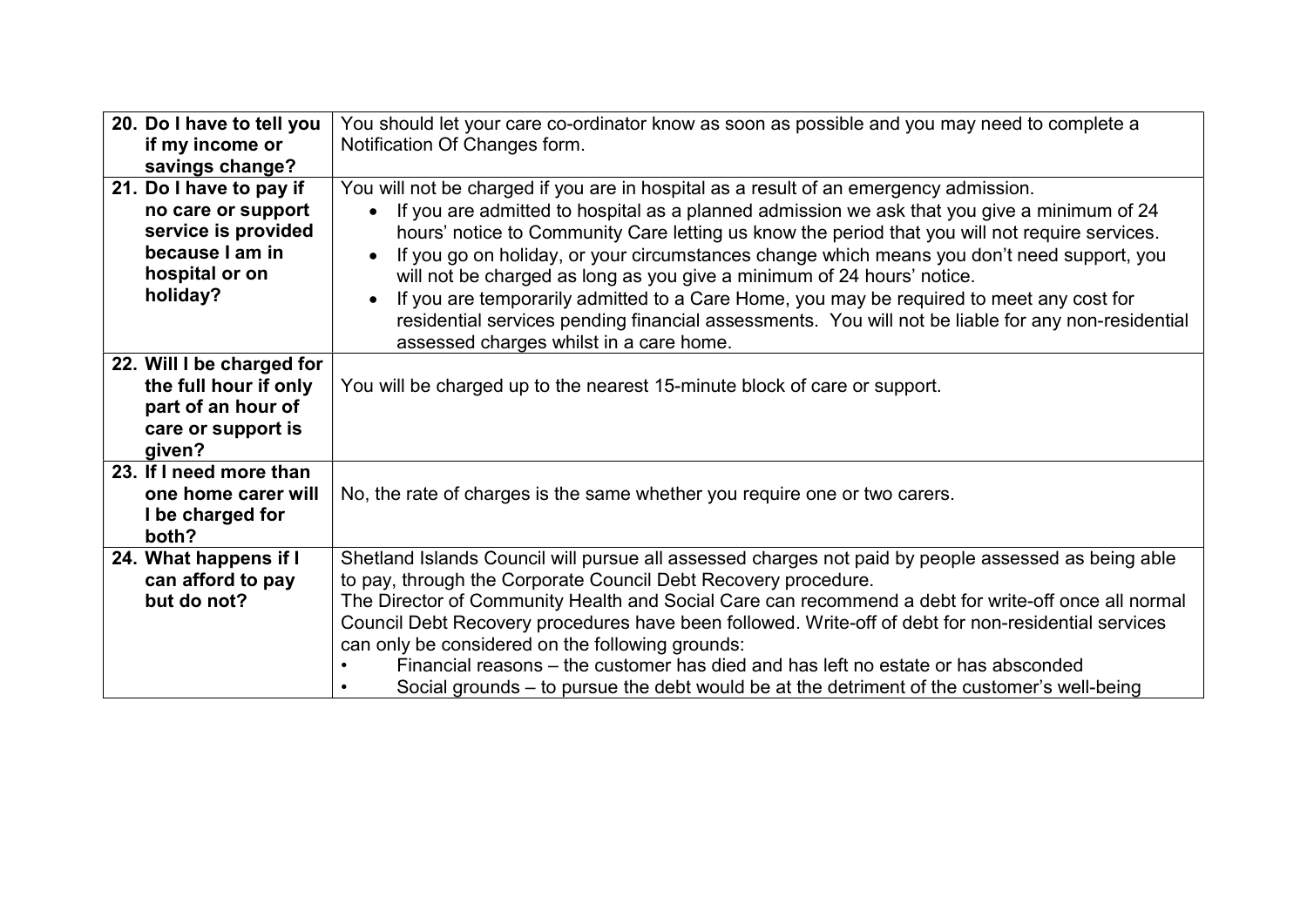| 25. What should I<br>do if I am<br>finding it<br>difficult to<br>pay?           | If you are finding it difficult to pay you should contact your care coordinator as soon as possible to discuss.                                                                                                                                                                                                                                                                                                                                                                            |
|---------------------------------------------------------------------------------|--------------------------------------------------------------------------------------------------------------------------------------------------------------------------------------------------------------------------------------------------------------------------------------------------------------------------------------------------------------------------------------------------------------------------------------------------------------------------------------------|
| 26. What happens<br>to the<br>information I<br>give you?                        | The information will be stored on the Community Care Services computer system, and will be subject to<br>the standard Data Protection regulations Further information can be found at the following link;<br>https://www.shetland.gov.uk/managing-information/privacy-data-protection                                                                                                                                                                                                      |
| 27. When will the<br>financial<br>assessments<br>begin?                         | Your Care Co-ordinator will provide you with an Application for Financial Assistance form to complete<br>before you receive any care services.<br>Your charge will be reassessed in April every year unless your total package is covered by Free Personal<br>Care. In subsequent years you will be sent a simplified form based on the information you have previously<br>provided.<br>If your financial circumstances change in the meantime you can request a new financial assessment. |
| 28. What if I am<br>unhappy with<br>any part of the<br>financial<br>assessment? | Anyone not satisfied with the calculation or outcome of their financial assessment should discuss their<br>concerns with staff involved in the assessment process, or the member of care staff working with them.<br>If you're still not satisfied, you can pursue your complaint through the Department's complaint procedure.<br>Further details can be found at:<br>https://www.shetland.gov.uk/contact-us/make-complaint                                                               |